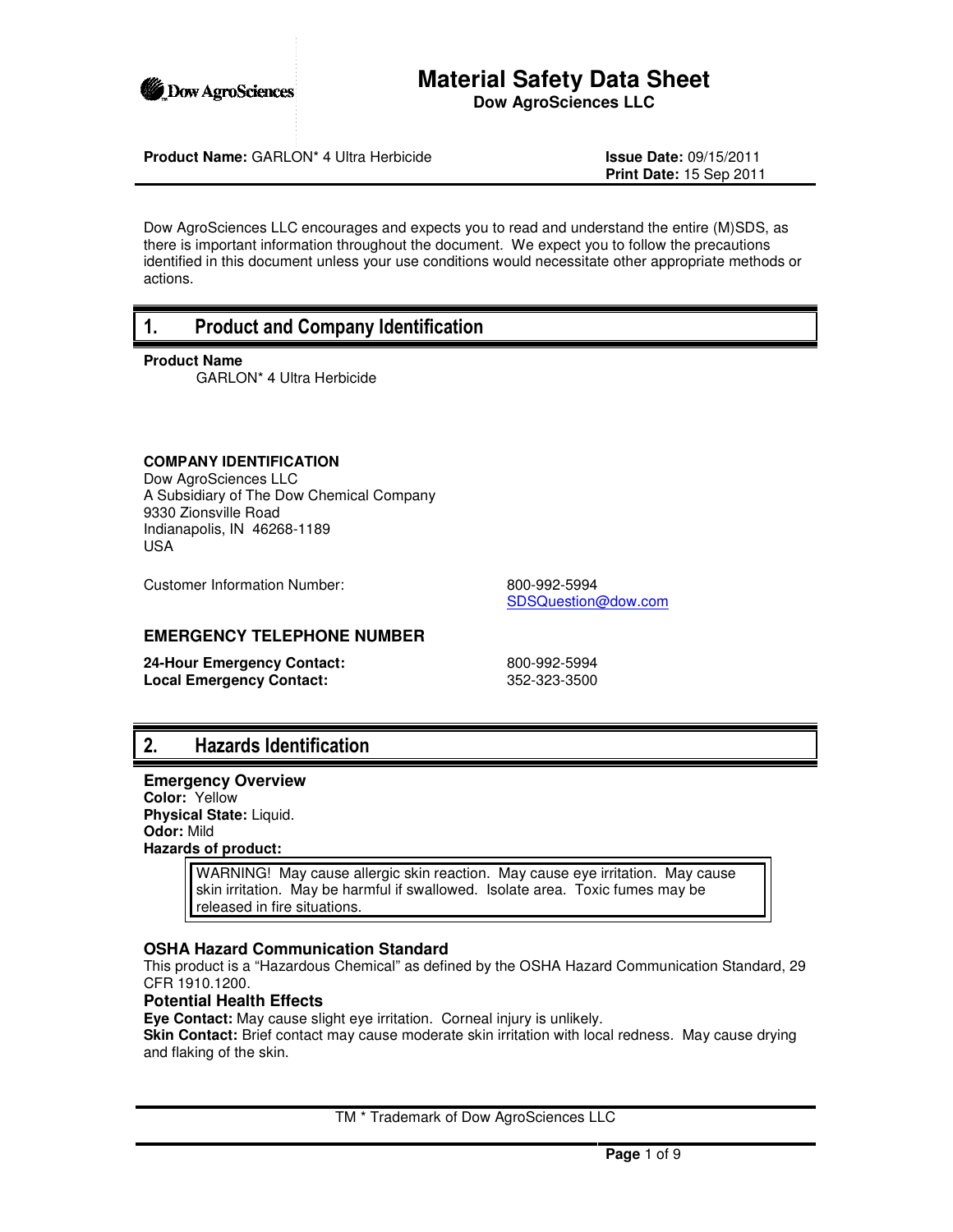**Skin Absorption:** Prolonged skin contact is unlikely to result in absorption of harmful amounts. **Skin Sensitization:** Prolonged or frequently repeated skin contact may cause allergic skin reactions in some individuals. Has demonstrated the potential for contact allergy in mice.

**Inhalation:** Prolonged exposure is not expected to cause adverse effects.

**Ingestion:** Low toxicity if swallowed. Small amounts swallowed incidentally as a result of normal handling operations are not likely to cause injury; however, swallowing larger amounts may cause injury.

**Effects of Repeated Exposure:** For the active ingredient(s): In animals, effects have been reported on the following organs: Blood. Kidney. Liver.

**Cancer Information:** In long-term animal studies with ethylene glycol butyl ether, small but statistically significant increases in tumors were observed in mice but not rats. The effects are not believed to be relevant to humans. If the material is handled in accordance with proper industrial handling procedures, exposures should not pose a carcinogenic risk to man.

**Birth Defects/Developmental Effects:** For the active ingredient(s): Has been toxic to the fetus in laboratory animals at doses toxic to the mother.

**Reproductive Effects:** The data presented are for the following material: Triclopyr. In laboratory animal studies, effects on reproduction have been seen only at doses that produced significant toxicity to the parent animals.

# **3.** Composition Information

| Component                       | CAS#          | Amount    |
|---------------------------------|---------------|-----------|
| Triclopyr-2-butoxyethyl ester   | 64700-56-7    | $60.5 \%$ |
| Ethylene glycol monobutyl ether | 111-76-2      | $0.5 \%$  |
| Balance                         | Not available | 39.0%     |
|                                 |               |           |

# 4. First-aid measures

#### **Description of first aid measures**

**Inhalation:** Move person to fresh air. If person is not breathing, call an emergency responder or ambulance, then give artificial respiration; if by mouth to mouth use rescuer protection (pocket mask etc). Call a poison control center or doctor for treatment advice.

**Skin Contact:** Take off contaminated clothing. Rinse skin immediately with plenty of water for 15-20 minutes. Call a poison control center or doctor for treatment advice.

**Eye Contact:** Hold eyes open and rinse slowly and gently with water for 15-20 minutes. Remove contact lenses, if present, after the first 5 minutes, then continue rinsing eyes. Call a poison control center or doctor for treatment advice.

**Ingestion:** Call a poison control center or doctor immediately for treatment advice. Have person sip a glass of water if able to swallow. Do not induce vomiting unless told to do so by the poison control center or doctor. Never give anything by mouth to an unconscious person.

#### **Most important symptoms and effects, both acute and delayed**

Aside from the information found under Description of first aid measures (above) and Indication of immediate medical attention and special treatment needed (below), no additional symptoms and effects are anticipated.

#### **Indication of immediate medical attention and special treatment needed**

No specific antidote. Treatment of exposure should be directed at the control of symptoms and the clinical condition of the patient. Have the Safety Data Sheet, and if available, the product container or label with you when calling a poison control center or doctor, or going for treatment.

## 5. Fire Fighting Measures

#### **Suitable extinguishing media**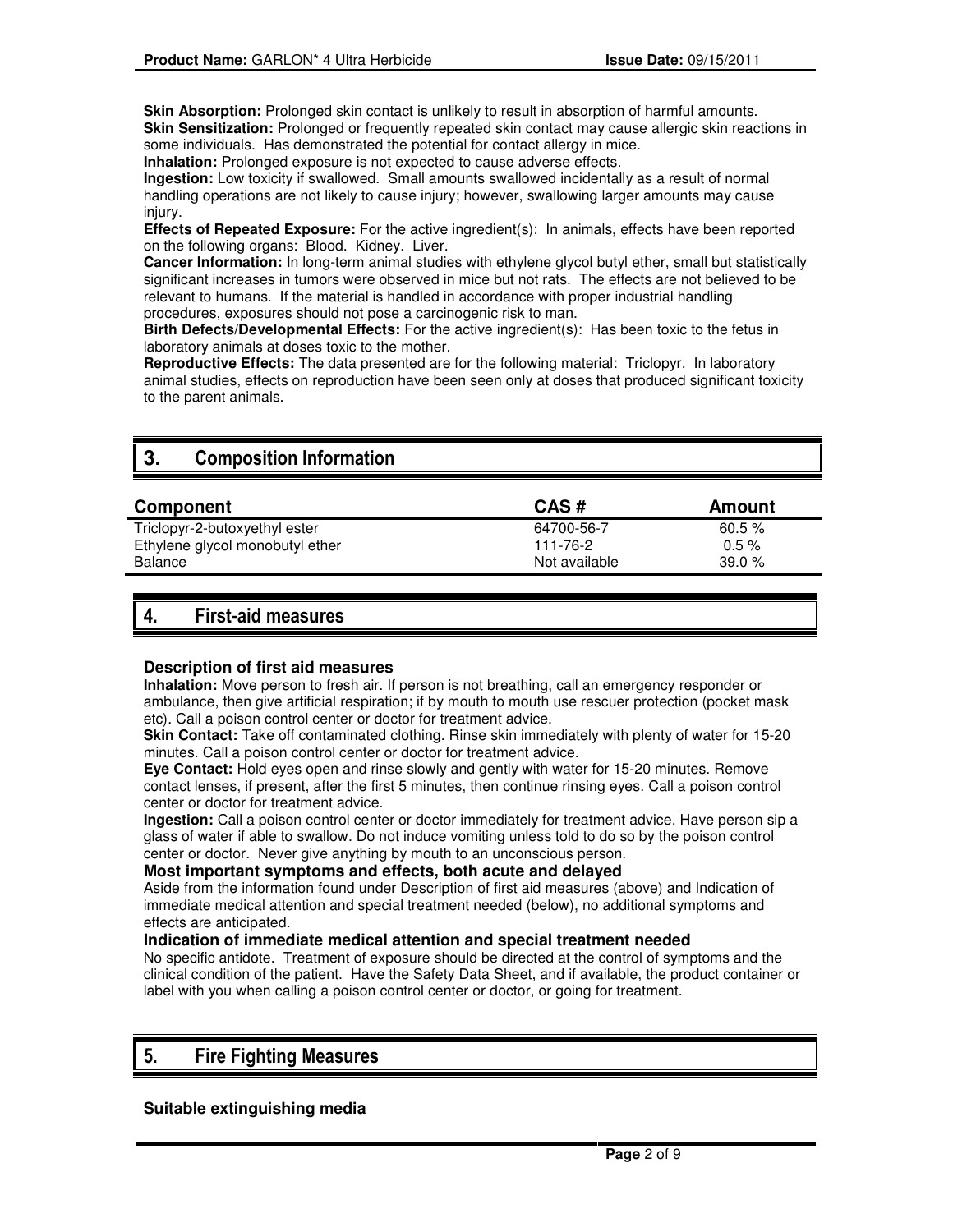Water fog or fine spray. Dry chemical fire extinguishers. Carbon dioxide fire extinguishers. Foam. Alcohol resistant foams (ATC type) are preferred. General purpose synthetic foams (including AFFF) or protein foams may function, but will be less effective. Water fog, applied gently may be used as a blanket for fire extinguishment.

**Extinguishing Media to Avoid:** Do not use direct water stream. May spread fire.

#### **Special hazards arising from the substance or mixture**

**Hazardous Combustion Products:** During a fire, smoke may contain the original material in addition to combustion products of varying composition which may be toxic and/or irritating. Combustion products may include and are not limited to: Nitrogen oxides. Hydrogen chloride. Carbon monoxide. Carbon dioxide. Phosgene.

**Unusual Fire and Explosion Hazards:** Container may rupture from gas generation in a fire situation. Violent steam generation or eruption may occur upon application of direct water stream to hot liquids. **Advice for firefighters**

**Fire Fighting Procedures:** Keep people away. Isolate fire and deny unnecessary entry. Use water spray to cool fire exposed containers and fire affected zone until fire is out and danger of reignition has passed. Fight fire from protected location or safe distance. Consider the use of unmanned hose holders or monitor nozzles. Immediately withdraw all personnel from the area in case of rising sound from venting safety device or discoloration of the container. Do not use direct water stream. May spread fire. Move container from fire area if this is possible without hazard. Burning liquids may be moved by flushing with water to protect personnel and minimize property damage. Water fog, applied gently may be used as a blanket for fire extinguishment. Contain fire water run-off if possible. Fire water run-off, if not contained, may cause environmental damage. Review the "Accidental Release Measures" and the "Ecological Information" sections of this (M)SDS.

**Special Protective Equipment for Firefighters:** Wear positive-pressure self-contained breathing apparatus (SCBA) and protective fire fighting clothing (includes fire fighting helmet, coat, trousers, boots, and gloves). Avoid contact with this material during fire fighting operations. If contact is likely, change to full chemical resistant fire fighting clothing with self-contained breathing apparatus. If this is not available, wear full chemical resistant clothing with self-contained breathing apparatus and fight fire from a remote location. For protective equipment in post-fire or non-fire clean-up situations, refer to the relevant sections.

# 6. Accidental Release Measures

**Personal precautions, protective equipment and emergency procedures:** Isolate area. Keep unnecessary and unprotected personnel from entering the area. Refer to Section 7, Handling, for additional precautionary measures. Use appropriate safety equipment. For additional information, refer to Section 8, Exposure Controls and Personal Protection.

**Environmental precautions:** Prevent from entering into soil, ditches, sewers, waterways and/or groundwater. See Section 12, Ecological Information.

**Methods and materials for containment and cleaning up:** Contain spilled material if possible. Small spills: Absorb with materials such as: Clay. Dirt. Sand. Sweep up. Collect in suitable and properly labeled containers. Large spills: Contact Dow AgroSciences for clean-up assistance. See Section 13, Disposal Considerations, for additional information.

# 7. Handling and Storage

#### **Handling**

**General Handling:** Keep out of reach of children. Do not swallow. Avoid breathing vapor or mist. Avoid contact with eyes, skin, and clothing. Use with adequate ventilation. Wash thoroughly after handling. See Section 8, EXPOSURE CONTROLS AND PERSONAL PROTECTION.

#### **Storage**

Store in a dry place. Store in original container. Keep container tightly closed when not in use. Do not store near food, foodstuffs, drugs or potable water supplies.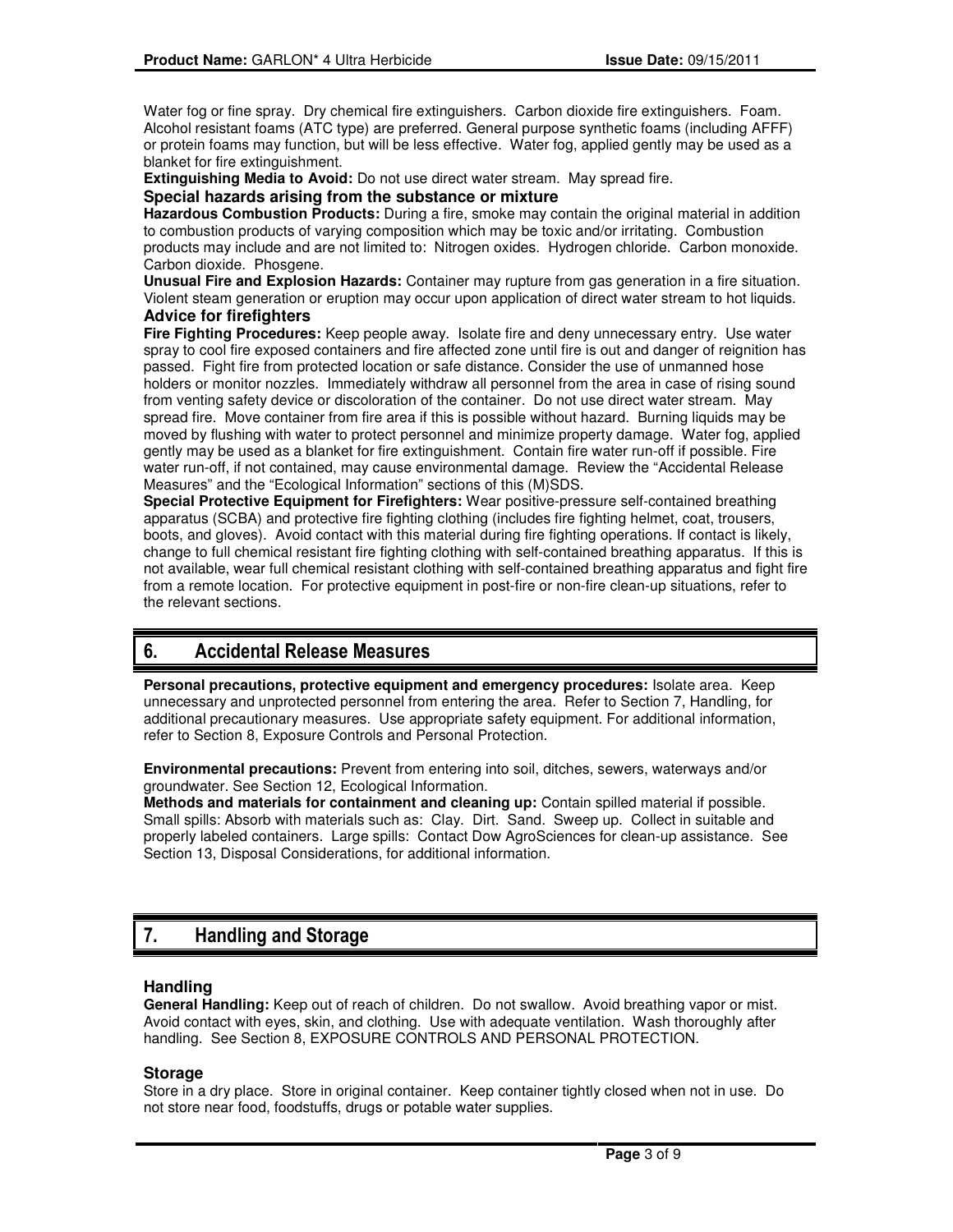### 8. Exposure Controls / Personal Protection

# **Exposure Limits Component List Type Value Triclopyr-2-butoxyethyl ester** Dow IHG TWA 2 mg/m3 D-SEN

RECOMMENDATIONS IN THIS SECTION ARE FOR MANUFACTURING, COMMERCIAL BLENDING AND PACKAGING WORKERS. APPLICATORS AND HANDLERS SHOULD SEE THE PRODUCT LABEL FOR PROPER PERSONAL PROTECTIVE EQUIPMENT AND CLOTHING. A D-SEN notation following the exposure guideline refers to the potential to produce dermal sensitization, as confirmed by human or animal data.

#### **Personal Protection**

**Eye/Face Protection:** Use safety glasses (with side shields).

**Skin Protection:** Use protective clothing chemically resistant to this material. Selection of specific items such as face shield, boots, apron, or full body suit will depend on the task. Remove contaminated clothing immediately, wash skin area with soap and water, and launder clothing before reuse or dispose of properly. Items which cannot be decontaminated, such as shoes, belts and watchbands, should be removed and disposed of properly.

**Hand protection:** Use gloves chemically resistant to this material. Examples of preferred glove barrier materials include: Butyl rubber. Chlorinated polyethylene. Neoprene. Polyethylene. Ethyl vinyl alcohol laminate ("EVAL"). Examples of acceptable glove barrier materials include: Natural rubber ("latex"). Viton. Polyvinyl chloride ("PVC" or "vinyl"). Nitrile/butadiene rubber ("nitrile" or "NBR"). NOTICE: The selection of a specific glove for a particular application and duration of use in a workplace should also take into account all relevant workplace factors such as, but not limited to: Other chemicals which may be handled, physical requirements (cut/puncture protection, dexterity, thermal protection), potential body reactions to glove materials, as well as the instructions/specifications provided by the glove supplier.

**Respiratory Protection:** Respiratory protection should be worn when there is a potential to exceed the exposure limit requirements or guidelines. If there are no applicable exposure limit requirements or guidelines, wear respiratory protection when adverse effects, such as respiratory irritation or discomfort have been experienced, or where indicated by your risk assessment process. For most conditions no respiratory protection should be needed; however, if discomfort is experienced, use an approved air-purifying respirator. The following should be effective types of air-purifying respirators: Organic vapor cartridge with a particulate pre-filter.

**Ingestion:** Use good personal hygiene. Do not consume or store food in the work area. Wash hands before smoking or eating.

#### **Engineering Controls**

**Ventilation:** Use local exhaust ventilation, or other engineering controls to maintain airborne levels below exposure limit requirements or guidelines. If there are no applicable exposure limit requirements or guidelines, general ventilation should be sufficient for most operations.

## 9. Physical and Chemical Properties

#### **Appearance**

| <b>Physical State</b>           |
|---------------------------------|
| Color                           |
| Odor                            |
| pH                              |
| <b>Melting Point</b>            |
| <b>Freezing Point</b>           |
| Boiling Point (760 mmHg)        |
| <b>Flash Point - Closed Cup</b> |
| <b>Evaporation Rate (Butyl</b>  |
| Acetate = $1)$                  |
| <b>Flammable Limits In Air</b>  |

Liquid. **Color** Yellow **Odor** Mild **pH** 3.36 (@ 1 %) pH Electrode (1% aqueous suspension) **Not applicable Freezing Point** No test data available No test data available. **Flash Point - Closed Cup** > 100 °C (> 212 °F) Pensky-Martens Closed Cup ASTM D 93 No test data available **Lower:** No test data available **Upper**: No test data available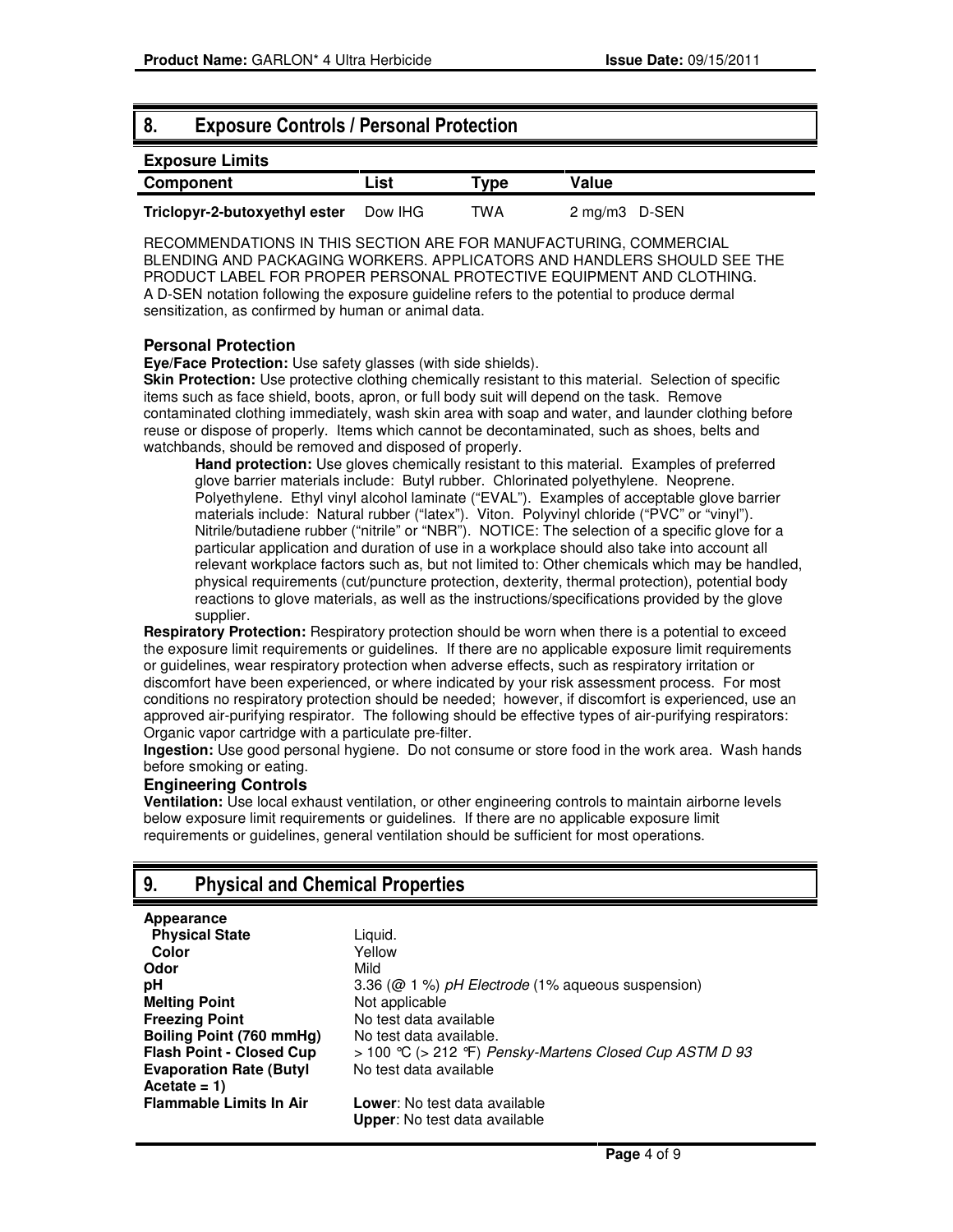| <b>Vapor Pressure</b><br>Vapor Density (air $= 1$ )<br>Specific Gravity (H2O = 1)<br>Solubility in water (by<br>weight) | No test data available<br>No test data available<br>1.11 Digital Density Meter (Oscillating Coil)<br>emulsifies |
|-------------------------------------------------------------------------------------------------------------------------|-----------------------------------------------------------------------------------------------------------------|
| Partition coefficient, n-<br>octanol/water (log Pow)                                                                    | No data available for this product.                                                                             |
| <b>Autoignition Temperature</b>                                                                                         | > 325 °C (> 617 °F) Literature                                                                                  |
| <b>Decomposition</b><br><b>Temperature</b>                                                                              | No test data available                                                                                          |
| <b>Dynamic Viscosity</b>                                                                                                | 23.4 mPa.s @ 20 $^{\circ}$ C                                                                                    |
| <b>Kinematic Viscosity</b><br><b>Liquid Density</b>                                                                     | No test data available<br>1.11 g/cm3 @ 20 ℃ Digital density meter                                               |

# 10. Stability and Reactivity

#### **Reactivity**

No dangerous reaction known under conditions of normal use. **Chemical stability**

Thermally stable at typical use temperatures.

#### **Possibility of hazardous reactions**

Polymerization will not occur.

**Conditions to Avoid:** Exposure to elevated temperatures can cause product to decompose. Generation of gas during decomposition can cause pressure in closed systems.

**Incompatible Materials:** Avoid contact with: Strong acids. Strong bases. Strong oxidizers. **Hazardous decomposition products**

Decomposition products depend upon temperature, air supply and the presence of other materials. Decomposition products can include and are not limited to: Hydrogen chloride. Nitrogen oxides. Phosgene.

# 11. Toxicological Information

#### **Acute Toxicity**

**Ingestion**  LD50, Rat, female 3,200 mg/kg **Dermal**  LD50, Rat, male and female  $> 5,000$  mg/kg **Inhalation**  LC50, 4 h, Aerosol, Rat, male and female  $>$  5.05 mg/l **Eye damage/eye irritation** May cause slight eye irritation. Corneal injury is unlikely. **Skin corrosion/irritation** Brief contact may cause moderate skin irritation with local redness. May cause drying and flaking of the skin. **Sensitization**

#### **Skin**

Prolonged or frequently repeated skin contact may cause allergic skin reactions in some individuals. Has demonstrated the potential for contact allergy in mice.

#### **Repeated Dose Toxicity**

For the active ingredient(s): In animals, effects have been reported on the following organs: Blood. Kidney. Liver.

#### **Chronic Toxicity and Carcinogenicity**

In long-term animal studies with ethylene glycol butyl ether, small but statistically significant increases in tumors were observed in mice but not rats. The effects are not believed to be relevant to humans.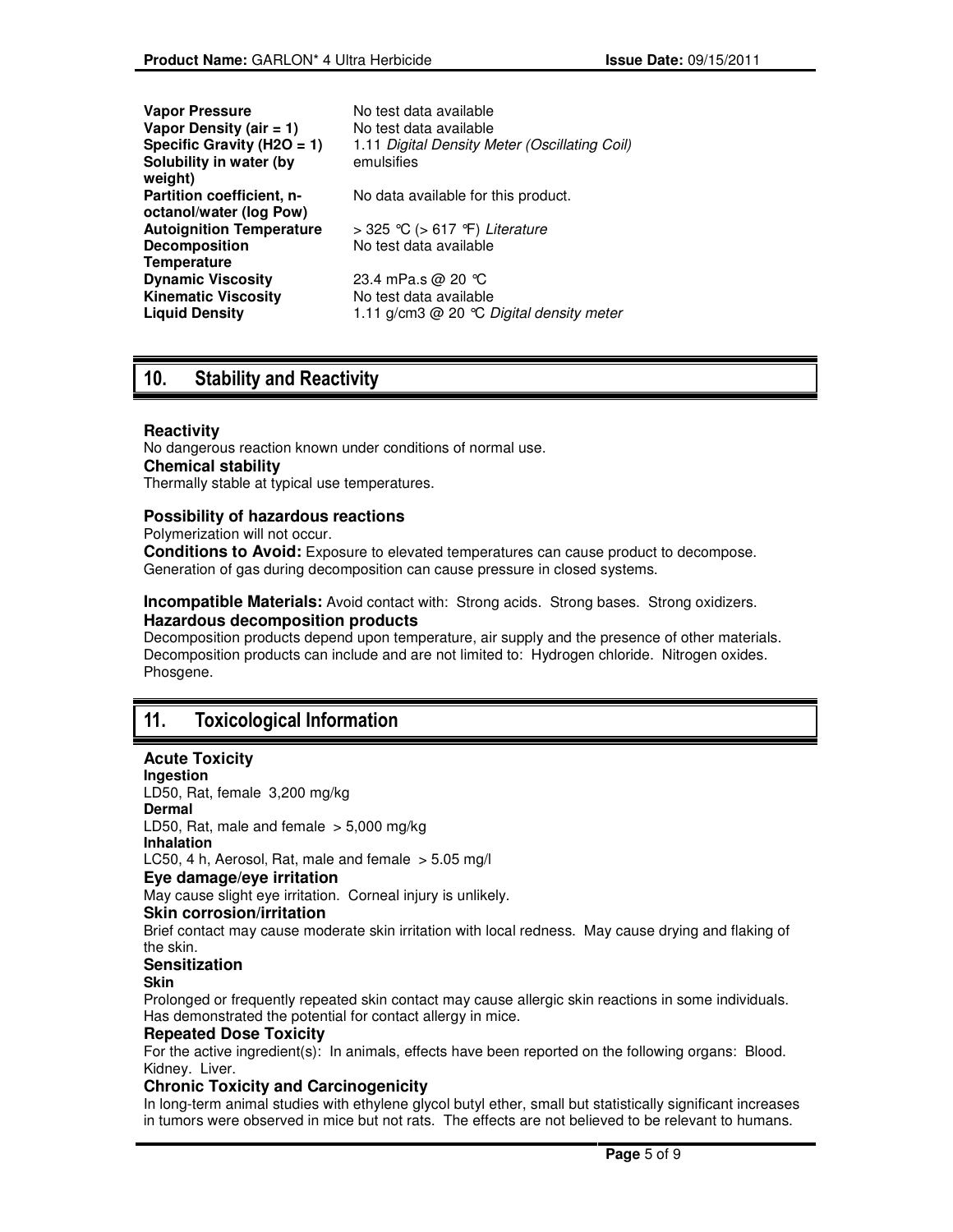If the material is handled in accordance with proper industrial handling procedures, exposures should not pose a carcinogenic risk to man. The data presented are for the following material: Triclopyr. Did not cause cancer in laboratory animals.

#### **Carcinogenicity Classifications:**

| Component                 | List  | <b>Classification</b>                  |
|---------------------------|-------|----------------------------------------|
| Ethylene glycol monobutyl | ACGIH | Confirmed animal carcinogen with       |
| ether                     |       | unknown relevance to humans.; Group A3 |

#### **Developmental Toxicity**

For the active ingredient(s): Has been toxic to the fetus in laboratory animals at doses toxic to the mother. For the active ingredient(s): Did not cause birth defects in laboratory animals.

#### **Reproductive Toxicity**

The data presented are for the following material: Triclopyr. In laboratory animal studies, effects on reproduction have been seen only at doses that produced significant toxicity to the parent animals. The data presented are for the following material: Butoxyethanol. In animal studies, did not interfere with reproduction. For the minor component(s): Available data are inadequate to determine effects on reproduction.

#### **Genetic Toxicology**

For the active ingredient(s): In vitro genetic toxicity studies were negative. For the active ingredient(s): Animal genetic toxicity studies were negative.

# 12. Ecological Information

#### **Toxicity**

Based largely or completely on information for similar material(s). Material is highly toxic to aquatic organisms on an acute basis (LC50/EC50 between 0.1 and 1 mg/L in the most sensitive species tested). Material is slightly toxic to birds on an acute basis (LD50 between 501 and 2000 mg/kg).

#### **Fish Acute & Prolonged Toxicity**

For similar material(s): LC50, bluegill (Lepomis macrochirus), 96 h: 0.44 - 1.2 mg/l LC50, rainbow trout (Oncorhynchus mykiss), 96 h: 0.98 - 2.6 mg/l LC50, Atlantic silverside (Menidia menidia), 96 h: 0.77 mg/l

#### **Aquatic Invertebrate Acute Toxicity**

For similar material(s): EC50, water flea Daphnia magna, 48 h, immobilization: 0.35 - 2.0 mg/l EC50, eastern oyster (Crassostrea virginica), 96 h, shell growth inhibition: 0.30 mg/l LC50, grass shrimp (Palaemonetes pugio), 96 h, lethality: > 1.8 mg/l LC50, water flea Daphnia magna, 48 h, lethality: 0.43 mg/l

#### **Aquatic Plant Toxicity**

For similar material(s): EbC50, green alga Pseudokirchneriella subcapitata (formerly known as Selenastrum capricornutum), biomass growth inhibition, 72 h: 11 mg/l **Toxicity to Above Ground Organisms** 

Based on information for a similar material:oral LD50, bobwhite (Colinus virginianus): 1,350 mg/kg

#### **Persistence and Degradability**

For similar material(s): Biodegradation under aerobic static laboratory conditions is moderate (BOD20 or BOD28/ThOD between 10 and 40%).

**Biological oxygen demand (BOD):** For similar material(s):

| - -<br><b>BOD5</b> | _______<br><b>BOD 10</b> | <b>BOD 20</b> | <b>BOD 28</b> |
|--------------------|--------------------------|---------------|---------------|
| റെ 0/<br>70<br>∠∪  | 36 %                     |               | 48 Y          |

#### **Bioaccumulative potential**

**Bioaccumulation:** For the active ingredient(s): Bioconcentration potential is low (BCF < 100 or Log Pow  $<$  3).

#### **Mobility in soil**

**Mobility in soil:** For the active ingredient(s):, Potential for mobility in soil is low (Koc between 500 and 2000).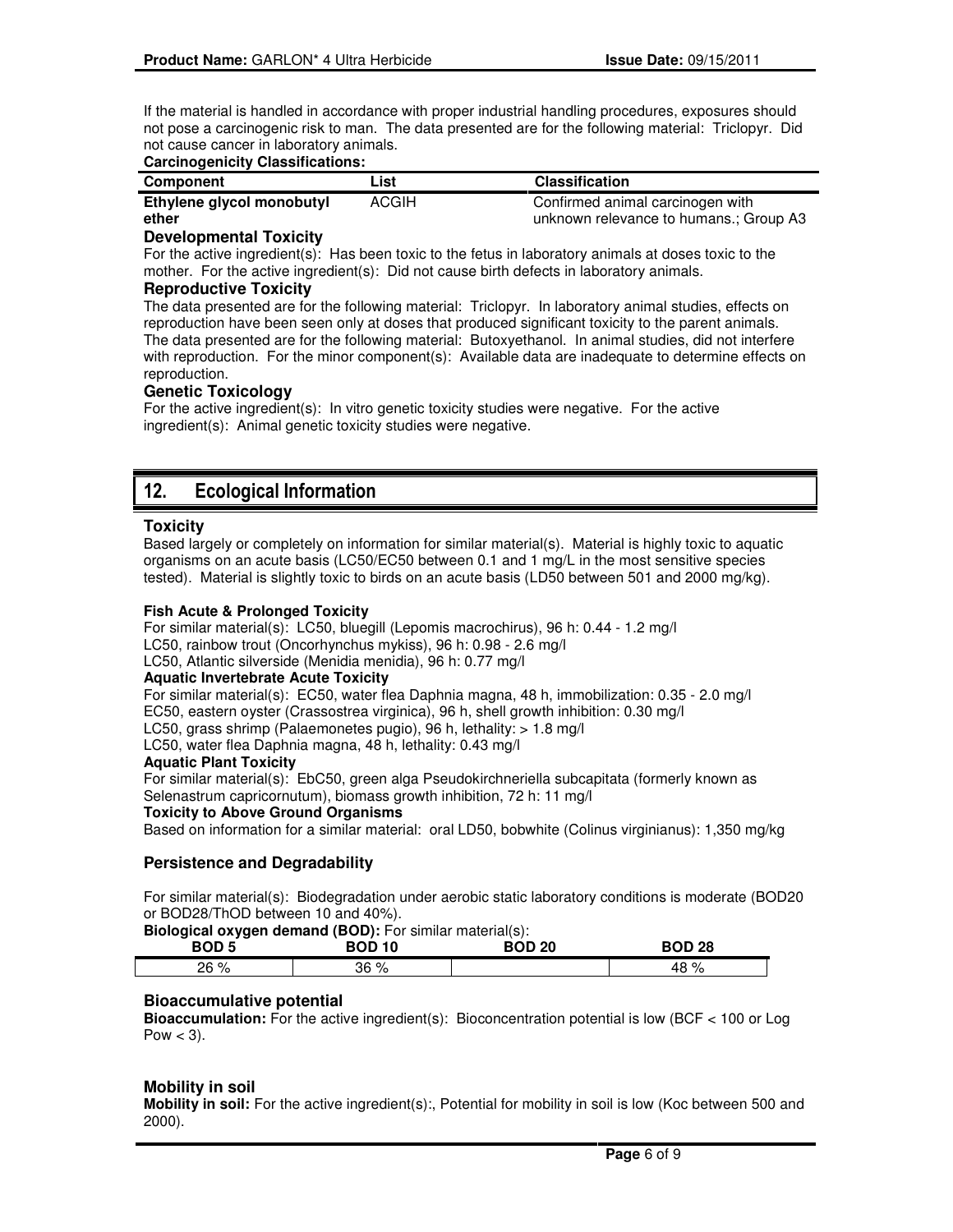## 13. Disposal Considerations

If wastes and/or containers cannot be disposed of according to the product label directions, disposal of this material must be in accordance with your local or area regulatory authorities. This information presented below only applies to the material as supplied. The identification based on characteristic(s) or listing may not apply if the material has been used or otherwise contaminated. It is the responsibility of the waste generator to determine the toxicity and physical properties of the material generated to determine the proper waste identification and disposal methods in compliance with applicable regulations. If the material as supplied becomes a waste, follow all applicable regional, national and local laws.

### 14. Transport Information

**DOT Non-Bulk** NOT REGULATED

**DOT Bulk** NOT REGULATED

#### **IMDG**

**Proper Shipping Name:** ENVIRONMENTALLY HAZARDOUS SUBSTANCES, LIQUID, N.O.S **Technical Name:** Contains Triclopyr-2-butoxyethyl Ester **Hazard Class:** 9 **ID Number:** UN3082 **Packing Group:** PG III **EMS Number:** f-a,s-f **Marine pollutant.: Yes**

#### **ICAO/IATA**

**Proper Shipping Name:** ENVIRONMENTALLY HAZARDOUS SUBSTANCES, LIQUID, N.O.S **Technical Name:** Contains Triclopyr-2-butoxyethyl Ester **Hazard Class:** 9 **ID Number:** UN3082 **Packing Group:** PG III **Cargo Packing Instruction:** 964 **Passenger Packing Instruction:** 964 **Additional Information**

MARINE POLLUTANT Contains Triclopyr-2-butoxyethyl Ester

This information is not intended to convey all specific regulatory or operational requirements/information relating to this product. Additional transportation system information can be obtained through an authorized sales or customer service representative. It is the responsibility of the transporting organization to follow all applicable laws, regulations and rules relating to the transportation of the material.

# 15. Regulatory Information

#### **OSHA Hazard Communication Standard**

This product is a "Hazardous Chemical" as defined by the OSHA Hazard Communication Standard, 29 CFR 1910.1200.

**Superfund Amendments and Reauthorization Act of 1986 Title III (Emergency Planning and Community Right-to-Know Act of 1986) Sections 311 and 312 Immediate (Acute) Health Hazard** Yes

| 152  |
|------|
| Yes. |
| Nο   |
|      |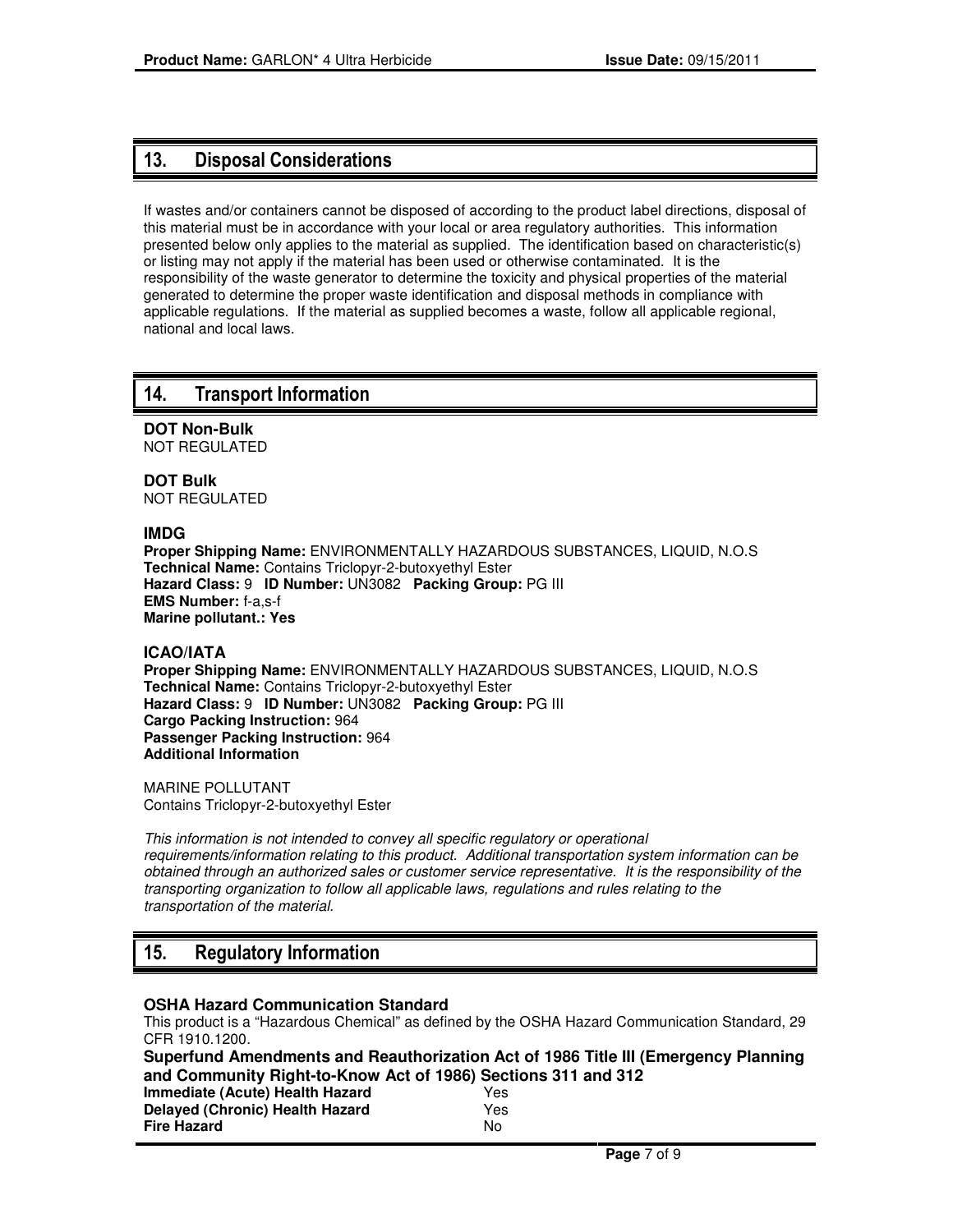| <b>Reactive Hazard</b>            | No. |
|-----------------------------------|-----|
| Sudden Release of Pressure Hazard | No. |

#### **Superfund Amendments and Reauthorization Act of 1986 Title III (Emergency Planning and Community Right-to-Know Act of 1986) Section 313**

This product contains the following substances which are subject to the reporting requirements of Section 313 of Title III of the Superfund Amendments and Reauthorization Act of 1986 and which are listed in 40 CFR 372.

| Component                     | CAS#       | Amount |
|-------------------------------|------------|--------|
| Triclopyr-2-butoxyethyl ester | 64700-56-7 | 60.5%  |

#### **Pennsylvania (Worker and Community Right-To-Know Act): Pennsylvania Hazardous Substances List and/or Pennsylvania Environmental Hazardous Substance List:**

To the best of our knowledge, this product does not contain chemicals at levels which require reporting under this statute.

#### **Pennsylvania (Worker and Community Right-To-Know Act): Pennsylvania Special Hazardous Substances List:**

To the best of our knowledge, this product does not contain chemicals at levels which require reporting under this statute.

#### **Comprehensive Environmental Response, Compensation, and Liability Act of 1980 (CERCLA) Section 103**

To the best of our knowledge, this product does not contain chemicals at levels which require reporting under this statute.

#### **California Proposition 65 (Safe Drinking Water and Toxic Enforcement Act of 1986)**

This product contains no listed substances known to the State of California to cause cancer, birth defects or other reproductive harm, at levels which would require a warning under the statute.

#### **Toxic Substances Control Act (TSCA)**

All components of this product are on the TSCA Inventory or are exempt from TSCA Inventory requirements under 40 CFR 720.30

# 16. Other Information

| <b>Hazard Rating System</b> |               |             |            |
|-----------------------------|---------------|-------------|------------|
| <b>NFPA</b>                 | <b>Health</b> | <b>Fire</b> | Reactivity |
|                             |               |             |            |

#### **Revision**

Identification Number: 1001102 / 1016 / Issue Date 09/15/2011 / Version: 5.4 DAS Code: GF-1529

Most recent revision(s) are noted by the bold, double bars in left-hand margin throughout this document.

#### **Legend**

| -----               |                                                                                |
|---------------------|--------------------------------------------------------------------------------|
| N/A                 | Not available                                                                  |
| W/W                 | Weight/Weight                                                                  |
| <b>OEL</b>          | Occupational Exposure Limit                                                    |
| <b>STEL</b>         | Short Term Exposure Limit                                                      |
| <b>TWA</b>          | Time Weighted Average                                                          |
| <b>ACGIH</b>        | American Conference of Governmental Industrial Hygienists, Inc.                |
| DOW IHG             | Dow Industrial Hygiene Guideline                                               |
| WEEL                | Workplace Environmental Exposure Level                                         |
| HAZ DES             | <b>Hazard Designation</b>                                                      |
| <b>Action Level</b> | A value set by OSHA that is lower than the PEL which will trigger the need for |
|                     | activities such as exposure monitoring and medical surveillance if exceeded.   |